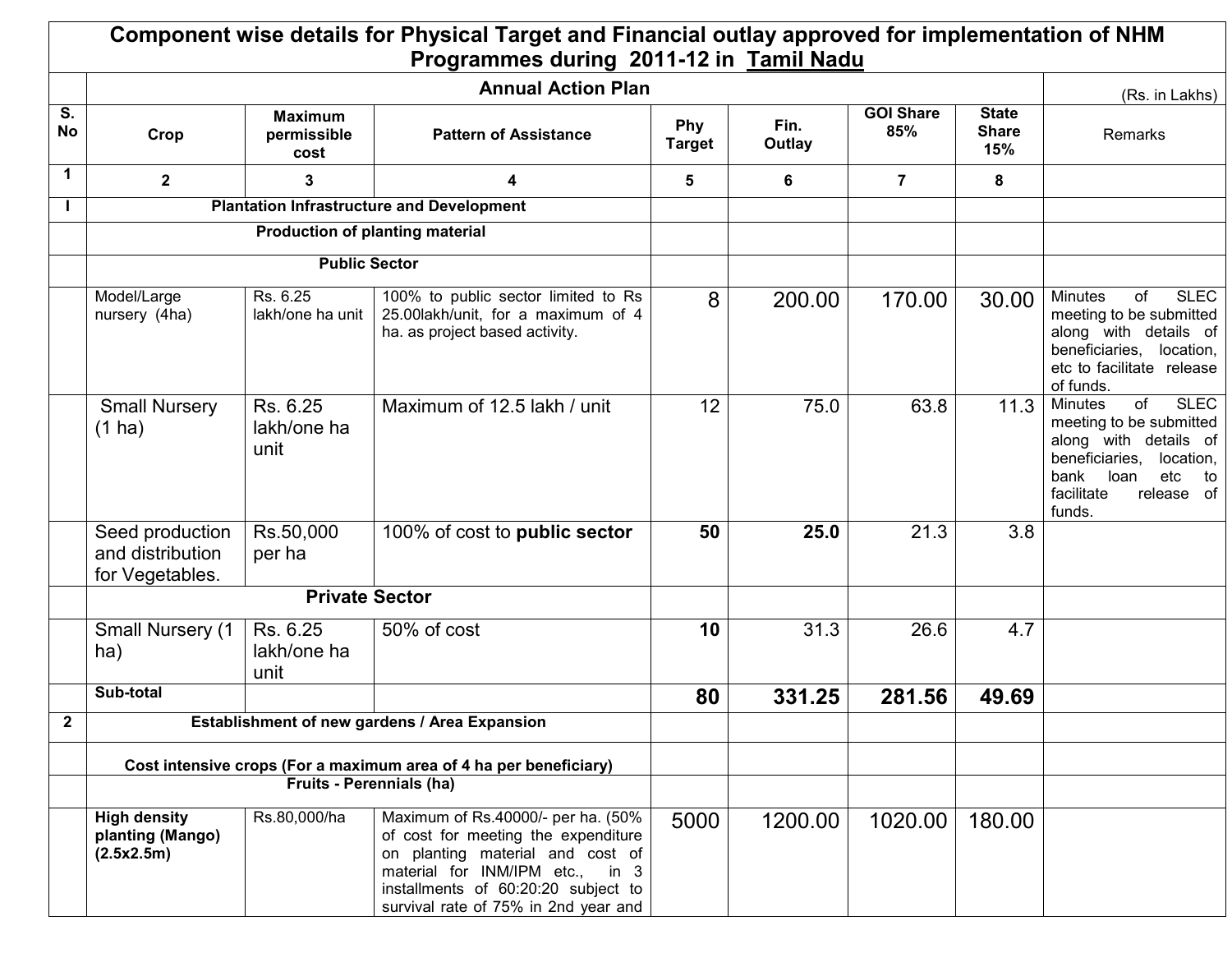|                                                   |                | 90% in 3rd year).                                                                                                                                                                                                                                                                    |      |        |        |       |  |
|---------------------------------------------------|----------------|--------------------------------------------------------------------------------------------------------------------------------------------------------------------------------------------------------------------------------------------------------------------------------------|------|--------|--------|-------|--|
| <b>High density</b><br>planting (Guava)<br>(3x3m) | Rs.62,775/ha   | Maximum of Rs.31388/- per ha.(50%<br>of cost for meeting the expenditure<br>on planting material and cost of<br>material for INM/IPM etc., in 3<br>installments of 60:20:20 subject to<br>survival rate of 75% in 2nd year and<br>90% in 3rd year).                                  | 250  | 47.08  | 40.02  | 7.06  |  |
| Grape (3x3<br>Spacing)                            | Rs.100,000/ha. | Maximum of Rs.50000/- per ha. (50%<br>of cost for meeting the expenditure<br>on planting material and cost of<br>INM/IPM etc in 3 installments of<br>60:20:20 subject to survival rate of<br>75% in 2nd year & 90% in 3rd year<br>for perennial crops and for non<br>perennial crops | 500  | 150.00 | 127.50 | 22.50 |  |
| Mandarin Orange                                   | Rs.100,000/ha. | Maximum of Rs.50000/- per ha. (50%<br>of cost for meeting the expenditure<br>on planting material and cost of<br>INM/IPM etc in 3 installments of<br>60:20:20 subject to survival rate of<br>75% in 2nd year & 90% in 3rd year<br>for perennial crops and for non<br>perennial crops | 200  | 60.00  | 51.00  | 9.00  |  |
| Anola                                             | Rs.23,340/ha.  | Maximum of Rs.17505/- per ha. (75%<br>of cost for meeting the expenditure<br>on planting material and cost of<br>INM/IPM etc in 3 installments of<br>60:20:20 subject to survival rate of<br>75% in 2nd year & 90% in 3rd year<br>for perennial crops and for non<br>perennial crops | 700  | 73.52  | 62.49  | 11.03 |  |
| Mango                                             | Rs.22,000/ha   | Maximum of Rs.16500/- per ha. (75%<br>of cost for meeting the expenditure<br>on planting material and cost of<br>INM/IPM etc in 3 installments of<br>60:20:20 subject to survival rate of<br>75% in 2nd year & 90% in 3rd year<br>for perennial crops and for non<br>perennial crops | 3000 | 297.00 | 252.45 | 44.55 |  |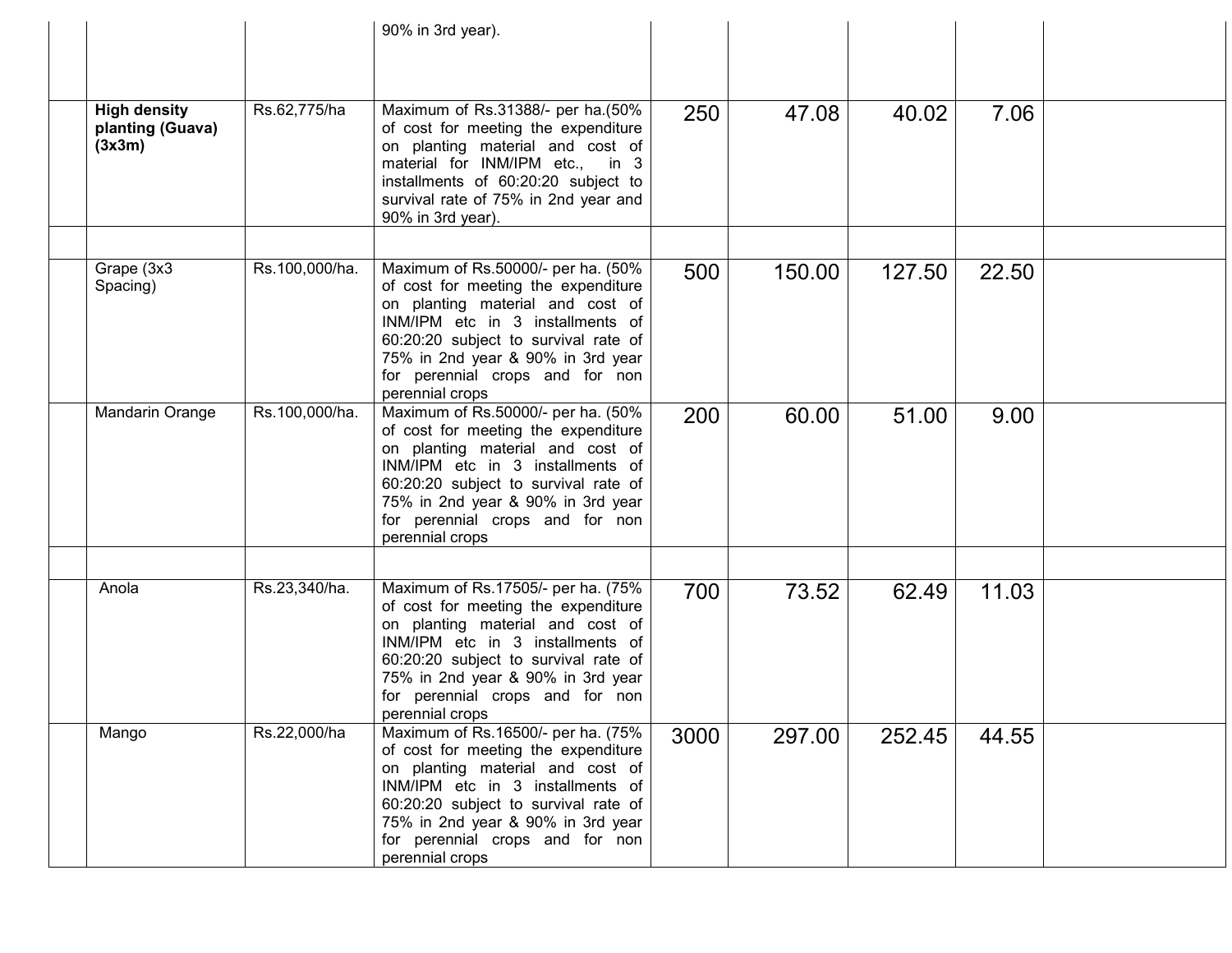| Papaya                 | Rs.32869/ha          | Maximum of Rs.24652/- per ha. (75%<br>of cost for meeting the expenditure<br>on planting material and cost of<br>INM/IPM etc in 3 installments of<br>60:20:20 subject to survival rate of<br>75% in 2nd year & 90% in 3rd year<br>for perennial crops and for non<br>perennial crops | 1000 | 246.518 | 209.54  | 36.98  |  |
|------------------------|----------------------|--------------------------------------------------------------------------------------------------------------------------------------------------------------------------------------------------------------------------------------------------------------------------------------|------|---------|---------|--------|--|
| Acid lime              | Rs.33,400/ha         | Maximum of Rs.25050/- per ha. (75%<br>of cost for meeting the expenditure<br>on planting material and cost of<br>INM/IPM etc in 3 installments of<br>60:20:20 subject to survival rate of<br>75% in 2nd year & 90% in 3rd year<br>for perennial crops and for non<br>perennial crops | 1000 | 150.30  | 127.76  | 22.55  |  |
| Sub-total              |                      |                                                                                                                                                                                                                                                                                      | 5700 | 2224.42 | 1890.76 | 333.66 |  |
|                        | Maintenance (I Year) |                                                                                                                                                                                                                                                                                      |      |         |         |        |  |
| Grape (3x3<br>Spacing) | Rs.10,000/ha.        | Maximum of Rs.50000/- per ha. (50%<br>of cost for meeting the expenditure<br>on planting material and cost of<br>INM/IPM etc in 3 installments of<br>60:20:20 subject to survival rate of<br>75% in 2nd year & 90% in 3rd year<br>for perennial crops and for non<br>perennial crops | 100  | 10.00   | 8.50    | 1.50   |  |
| Mango                  | Rs.22,000/ha         | Maximum of Rs.16500/- per ha. (75%<br>of cost for meeting the expenditure<br>on planting material and cost of<br>INM/IPM etc in 3 installments of<br>60:20:20 subject to survival rate of<br>75% in 2nd year & 90% in 3rd year<br>for perennial crops and for non<br>perennial crops | 6705 | 221.27  | 188.08  | 33.19  |  |
| Anola                  | Rs.23,340/ha.        | Maximum of Rs.17505/- per ha. (75%<br>of cost for meeting the expenditure<br>on planting material and cost of<br>INM/IPM etc in 3 installments of<br>60:20:20 subject to survival rate of<br>75% in 2nd year & 90% in 3rd year<br>for perennial crops and for non<br>perennial crops | 800  | 28.01   | 23.81   | 4.20   |  |
| Sub-total              |                      |                                                                                                                                                                                                                                                                                      | 7605 | 259.27  | 220.38  | 38.89  |  |
|                        |                      | Maintenance (Il Year)                                                                                                                                                                                                                                                                |      |         |         |        |  |
|                        |                      | Fruits - Perennials (as per old cost norms)                                                                                                                                                                                                                                          |      |         |         |        |  |
|                        |                      |                                                                                                                                                                                                                                                                                      |      |         |         |        |  |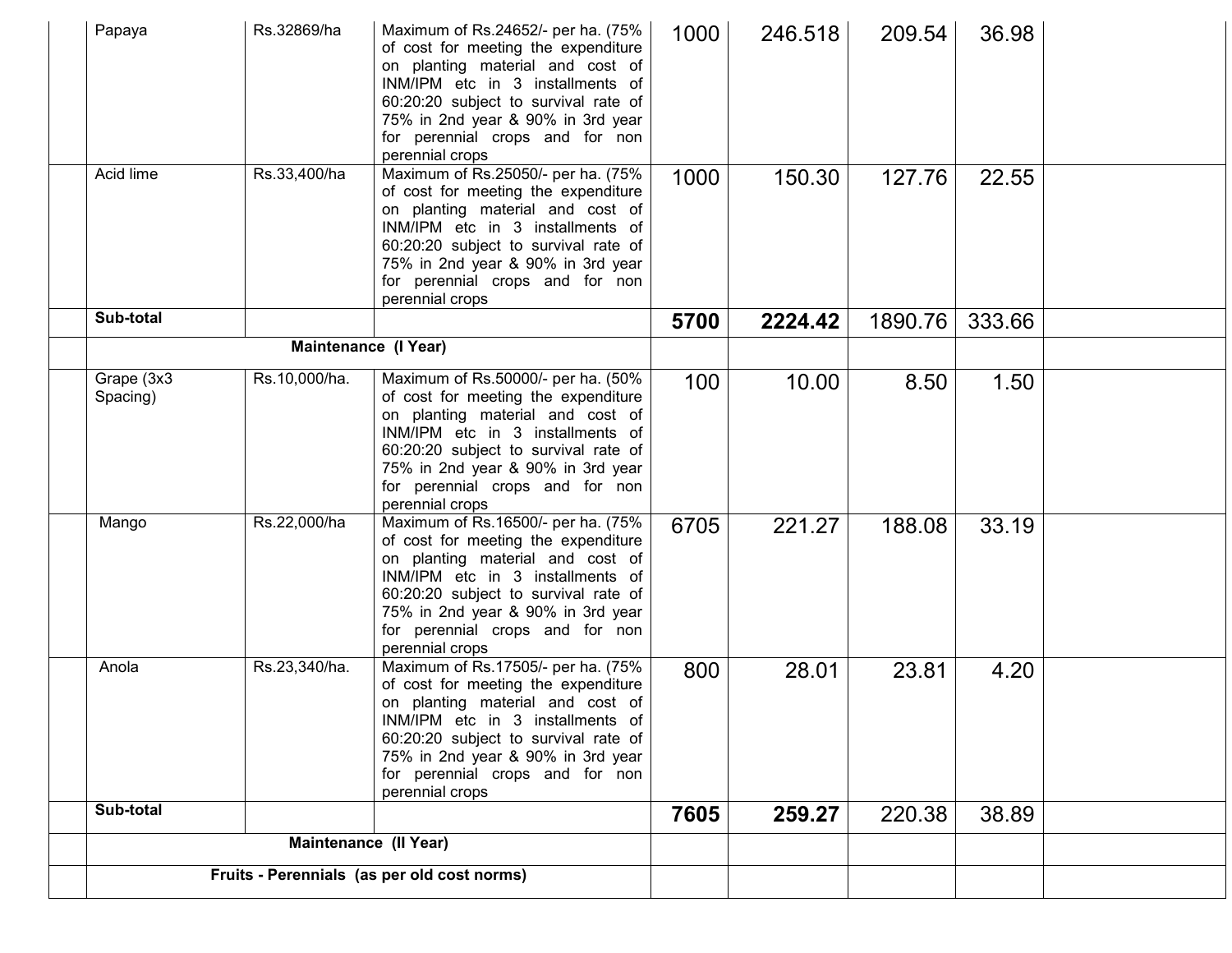| <b>High density</b><br>planting (Mango)<br>(2.5x2.5m) | Rs.80,000/ha     | Maximum of Rs.40000/- per ha. (50%<br>of cost for meeting the expenditure<br>on planting material and cost of<br>material for INM/IPM etc., in 3<br>installments of 60:20:20 subject to<br>survival rate of 75% in 2nd year and<br>90% in 3rd year). | 1167            | 93.36   | 79.36   | 14.00  |  |
|-------------------------------------------------------|------------------|------------------------------------------------------------------------------------------------------------------------------------------------------------------------------------------------------------------------------------------------------|-----------------|---------|---------|--------|--|
| <b>High density</b><br>planting (Guava)<br>(3x3m)     | Rs.62,775/ha     | Maximum of Rs.31388/- per ha.(50%<br>of cost for meeting the expenditure<br>on planting material and cost of<br>material for INM/IPM etc., in 3<br>installments of 60:20:20 subject to<br>survival rate of 75% in 2nd year and<br>90% in 3rd year).  | 157             | 9.86    | 8.38    | 1.48   |  |
| Sub-total                                             |                  |                                                                                                                                                                                                                                                      | 1324            | 103.22  | 87.73   | 15.48  |  |
|                                                       |                  | Fruits - Non Perennials (ha)                                                                                                                                                                                                                         |                 |         |         |        |  |
| Banana Suckers                                        | Rs. 45,000/ha    | Maximum of Rs. 22500/- per ha. (50<br>% of cost for meeting the expenditure<br>on planting material and cost of<br>material for INM/IPM etc, in 2<br>installments of 75:25 subject to<br>survival rate of 90% in second year).                       | 8000            | 1350.00 | 1147.50 | 202.50 |  |
| Pineapple (Sucker)                                    | Rs.65,000/ha     | Maximum of Rs. 32500/- per ha. (50<br>% of cost for meeting the expenditure<br>on planting material and cost of<br>material for INM/IPM etc., in 2<br>installments of 75:25).subject to<br>survival rate of 90% in second year).                     | 100             | 24.38   | 20.72   | 3.66   |  |
| Banana (TC)                                           | Rs.83,204/ha     | Maximum of Rs. 41602/- per ha. (50<br>% of cost for meeting the expenditure<br>on planting material and cost of<br>material for INM/IPM etc., in 2<br>installments of 75:25).                                                                        | 2000            | 624.03  | 530.43  | 93.60  |  |
| Pineapple (Sucker)<br>Maintenance (II<br>Year)        | Rs.65,000/ha     | Maximum of Rs. 32500/- per ha. (50<br>% of cost for meeting the expenditure<br>on planting material and cost of<br>material for INM/IPM etc., in 2<br>installments of 75:25).subject to<br>survival rate of 90% in second year).                     | 10 <sup>°</sup> | 0.81    | 0.69    | 0.12   |  |
| Sub-total                                             |                  |                                                                                                                                                                                                                                                      | 10110           | 1999.22 | 1699.33 | 299.88 |  |
| <b>Flowers</b>                                        |                  | (For a maximum of 2 ha per beneficiary)                                                                                                                                                                                                              |                 |         |         |        |  |
|                                                       |                  | <b>Cut flowers</b>                                                                                                                                                                                                                                   |                 |         |         |        |  |
| Small & Marginal                                      | Rs. 70,000 / ha. | 50% of cost @ Rs.35,000 / ha.<br>limited to 2 ha per beneficiary                                                                                                                                                                                     | 300             | 105.00  | 89.25   | 15.75  |  |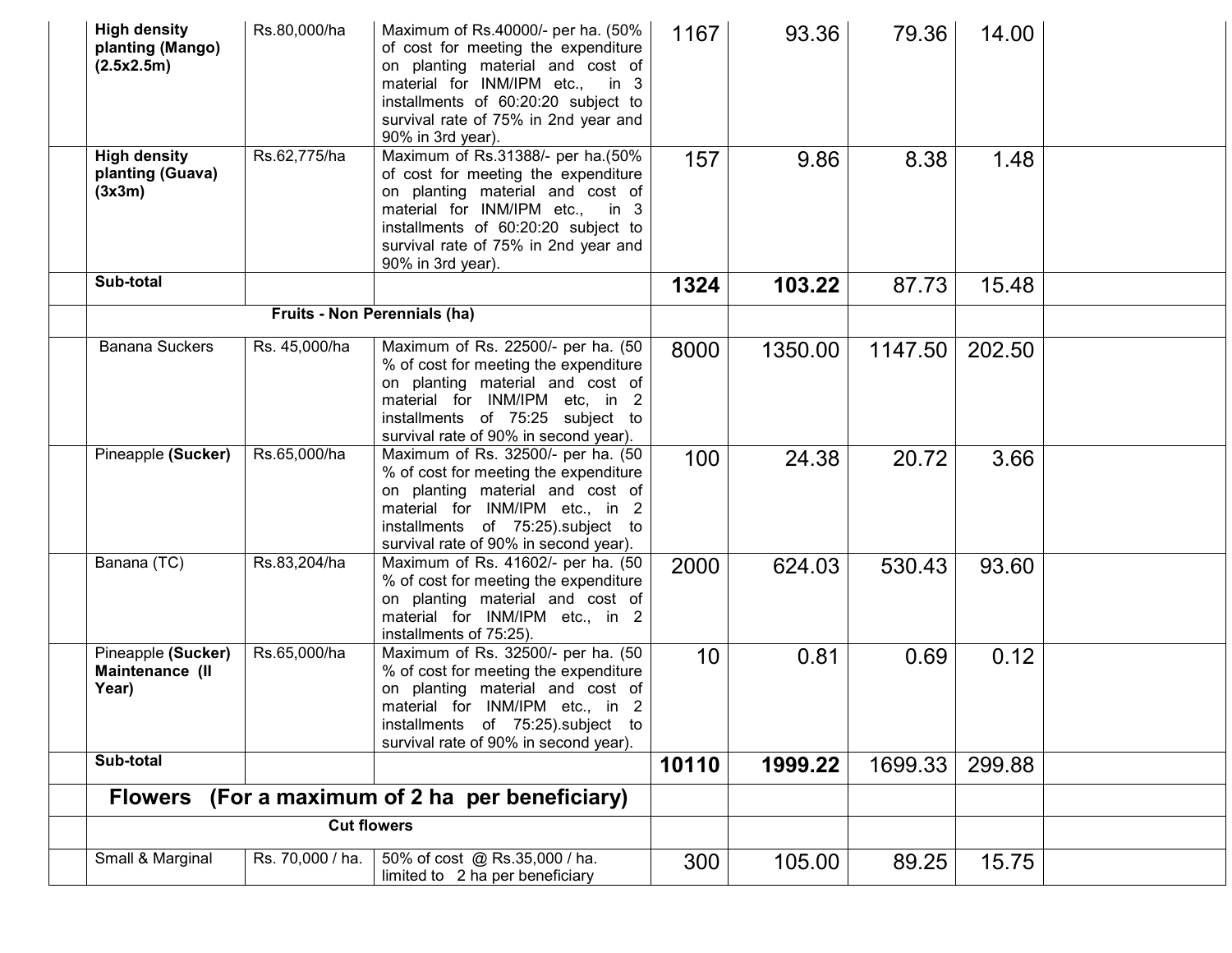|                                                                         | <b>Bulbulous flowers</b> |                                                                                                                                                             |       |         |         |        |                                                                                                                         |
|-------------------------------------------------------------------------|--------------------------|-------------------------------------------------------------------------------------------------------------------------------------------------------------|-------|---------|---------|--------|-------------------------------------------------------------------------------------------------------------------------|
| Small & Marginal                                                        | Rs. 90,000/ha            | 50% of cost @ Rs.45,000 / ha.<br>limited to 2 ha per beneficiary                                                                                            | 1250  | 562.50  | 478.13  | 84.38  |                                                                                                                         |
|                                                                         |                          | <b>Loose Flowers</b>                                                                                                                                        |       |         |         |        |                                                                                                                         |
| Small & Marginal                                                        | Rs. 24,000/ha            | 50% of cost @ Rs.12,000 / ha.<br>limited to 2 ha per beneficiary                                                                                            | 5000  | 600.00  | 510.00  | 90.00  |                                                                                                                         |
| Sub-total                                                               |                          |                                                                                                                                                             | 6550  | 1267.50 | 1077.38 | 190.13 |                                                                                                                         |
|                                                                         |                          | Spices (For a maximum area of 4 ha per beneficiary)                                                                                                         |       |         |         |        |                                                                                                                         |
| Chili                                                                   | Rs. 25,000 / ha          | Maximum of Rs. 12,500/- per ha. (50%<br>of cost for meeting the expenditure on<br>planting material and cost of material for<br>INM/IPM etc).               | 5000  | 625.00  | 531.25  | 93.75  | Only certified Planting<br>material to be used. TL<br>material to be used only<br>Public<br>from<br>sector<br>agencies. |
| Ginger                                                                  | do                       | do                                                                                                                                                          | 500   | 62.50   | 53.13   | 9.38   | do                                                                                                                      |
| Coriander                                                               | do                       | do                                                                                                                                                          | 1000  | 125.00  | 106.25  | 18.75  | do                                                                                                                      |
| Turmeric                                                                | do                       | do                                                                                                                                                          | 5000  | 625.00  | 531.25  | 93.75  | do                                                                                                                      |
| Onion (Big)                                                             | do                       | do                                                                                                                                                          | 1000  | 125.00  | 106.25  | 18.75  | do                                                                                                                      |
| Clove and nutmeg                                                        | do                       | do                                                                                                                                                          | 100   | 20.00   | 17.00   | 3.00   | do                                                                                                                      |
| <b>Perennial Spices</b>                                                 |                          |                                                                                                                                                             |       |         |         |        |                                                                                                                         |
| <b>Black Pepper</b>                                                     | Rs. 40,000 / ha          | Maximum of Rs. 20000/- per ha. (50% of<br>cost for meeting the expenditure on<br>planting material and cost of material for<br>INM/IPM etc).                | 600   | 120.00  | 102.00  | 18.00  | do                                                                                                                      |
| Sub-total                                                               |                          |                                                                                                                                                             | 13200 | 1702.50 | 1447.13 | 255.38 |                                                                                                                         |
|                                                                         |                          | Aromatic Plants (For a maximum area of 4 ha per<br>beneficiary)                                                                                             |       |         |         |        |                                                                                                                         |
| (a) Cost<br>intensive<br>aromatic plants<br>(Geranium,<br>rosemary etc) | Rs. 75,000/<br>ha        | 50% of cost, subject to a<br>maximum of Rs.37,500/- per<br>ha, for meeting the expenditure<br>on planting material and cost of<br>material for INM/IPM etc. | 50    | 18.75   | 15.9    | 2.8    |                                                                                                                         |
| (b) Other<br>aromatic plants<br>(Citronella /<br>Thyme /<br>Origanum)   | Rs. 25,000/<br>ha        | 50% of cost, subject to a<br>maximum of Rs.12,500/- per<br>ha, for meeting the expenditure<br>on planting material and cost of<br>material for INM/IPM etc. | 50    | 6.25    | 5.3     | 0.9    |                                                                                                                         |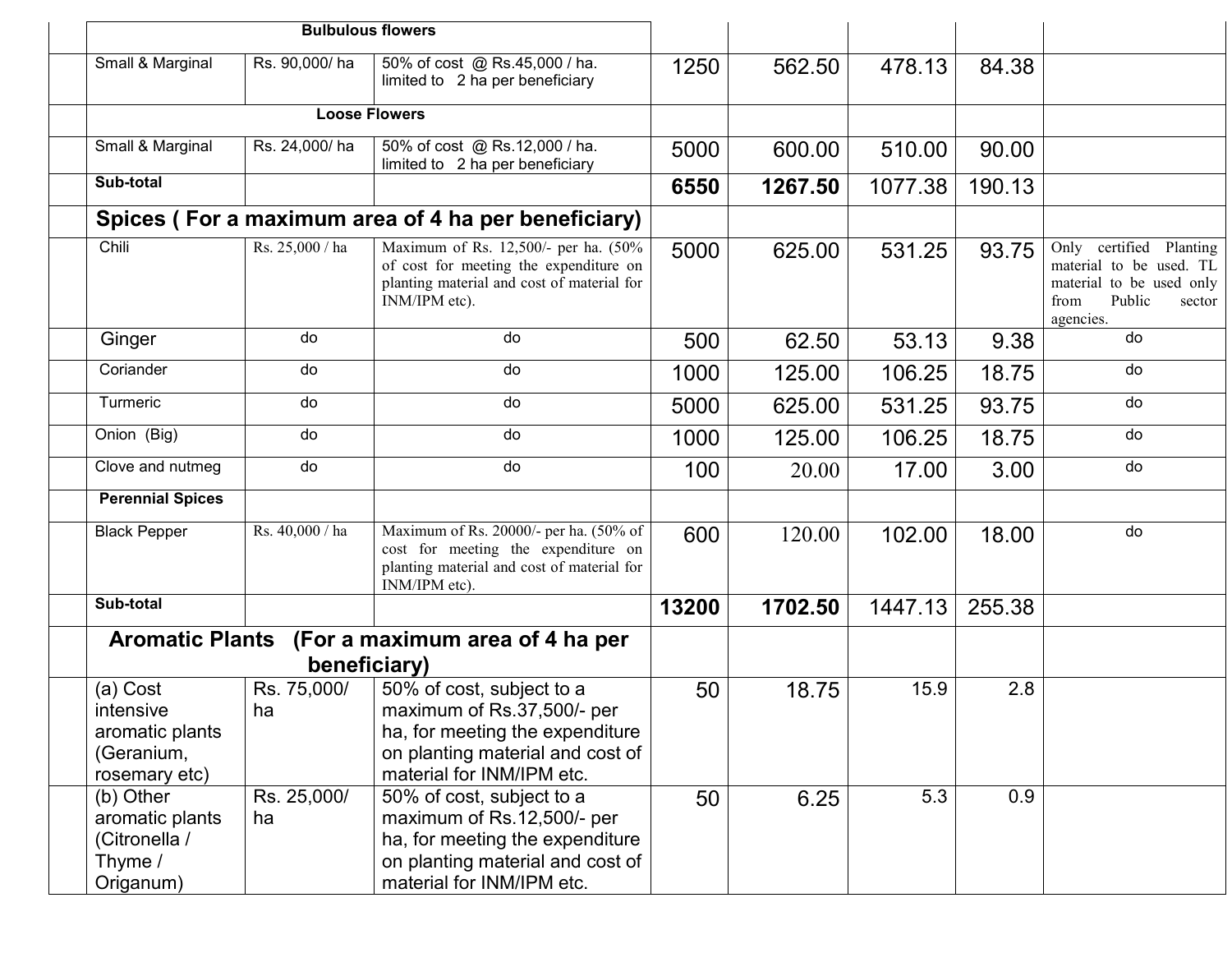|   | Sub-total                                                                                                |                           |                                                                                                                                                                                                                                                                                      | 100   | 25.00   | 21.25   | 3.75   |                                                         |
|---|----------------------------------------------------------------------------------------------------------|---------------------------|--------------------------------------------------------------------------------------------------------------------------------------------------------------------------------------------------------------------------------------------------------------------------------------|-------|---------|---------|--------|---------------------------------------------------------|
|   |                                                                                                          |                           | Plantation crops (For a maximum area of 4 ha per                                                                                                                                                                                                                                     |       |         |         |        |                                                         |
|   |                                                                                                          |                           | beneficiary)                                                                                                                                                                                                                                                                         |       |         |         |        |                                                         |
|   | <b>Cashew</b>                                                                                            | Rs. 40,000ha              | Maximum of Rs. 20,000/- per ha<br>(50% of cost for meeting the<br>expenditure on planting material and<br>cost of material for INM/IPM etc) in 3<br>installments of 60:20:20 subject to<br>survival rate of 75% in second year<br>and 90% in third year for a maximum<br>area of 4 h | 1500  | 180.00  | 153.00  | 27.00  |                                                         |
|   | Maintenance (I<br>Year)                                                                                  | do                        | do                                                                                                                                                                                                                                                                                   | 3852  | 154.08  | 130.97  | 23.11  |                                                         |
|   | Cocoa                                                                                                    | Rs. 40,000ha              | Maximum of Rs. 20,000/- per ha<br>(50% of cost for meeting the<br>expenditure on planting material and<br>cost of material for INM/IPM etc) in 3<br>installments of 60:20:20 subject to<br>survival rate of 75% in second year<br>and 90% in third year for a maximum<br>area of 4 h | 4000  | 480.00  | 408.00  | 72.00  |                                                         |
|   | Maintenance (I<br>Year)                                                                                  | do                        | do                                                                                                                                                                                                                                                                                   | 3908  | 156.32  | 132.87  | 23.45  |                                                         |
|   | Sub-total                                                                                                |                           |                                                                                                                                                                                                                                                                                      | 13260 | 970.40  | 824.84  | 145.56 |                                                         |
| 3 | Rejuvenation/<br>replacement of<br>senile plantation<br>including Canopy<br>management.<br><b>Mango</b>  | Rs.30,000/ha<br>(average) | 50% of the total cost subject to a<br>maximum of Rs. 15,000/ha to a<br>limited of 2 ha per beneficiary. Actual<br>cost to be claimed based on the<br>nature and requirement of the crop to<br>be rejuvenated.                                                                        | 2000  | 300.00  | 255.00  | 45.00  | To be implemented as<br>guidelines<br>per<br>circulated |
|   | Rejuvenation/<br>replacement of<br>senile plantation<br>including Canopy<br>management.<br><b>Cashew</b> | Rs.30,000/ha<br>(average) | 50% of the total cost subject to a<br>maximum of Rs. 15,000/ha to a<br>limited of 2 ha per beneficiary. Actual<br>cost to be claimed based on the<br>nature and requirement of the crop to<br>be rejuvenated.                                                                        | 500   | 75.00   | 63.75   | 11.25  | To be implemented as<br>guidelines<br>per<br>circulated |
| 4 |                                                                                                          |                           | Protected cultivation (area in hectares)                                                                                                                                                                                                                                             |       |         |         |        |                                                         |
|   |                                                                                                          |                           | <b>Green House structure</b>                                                                                                                                                                                                                                                         |       |         |         |        |                                                         |
|   |                                                                                                          |                           | <b>Naturally ventilated system</b>                                                                                                                                                                                                                                                   |       |         |         |        |                                                         |
|   | Tubular structur                                                                                         | Rs. 650/ Sq.m             | 50% of the cost limited to 4000 Sq.m<br>per beneficiary.                                                                                                                                                                                                                             | 4     | 1300.00 | 1105.00 | 195.00 |                                                         |
|   | <b>Plastic Mulching</b>                                                                                  | Rs. 20,000/<br>ha         | 50% of the total cost limited to<br>2 ha per beneficiary.                                                                                                                                                                                                                            | 1000  | 100.00  | 85.00   | 15.00  |                                                         |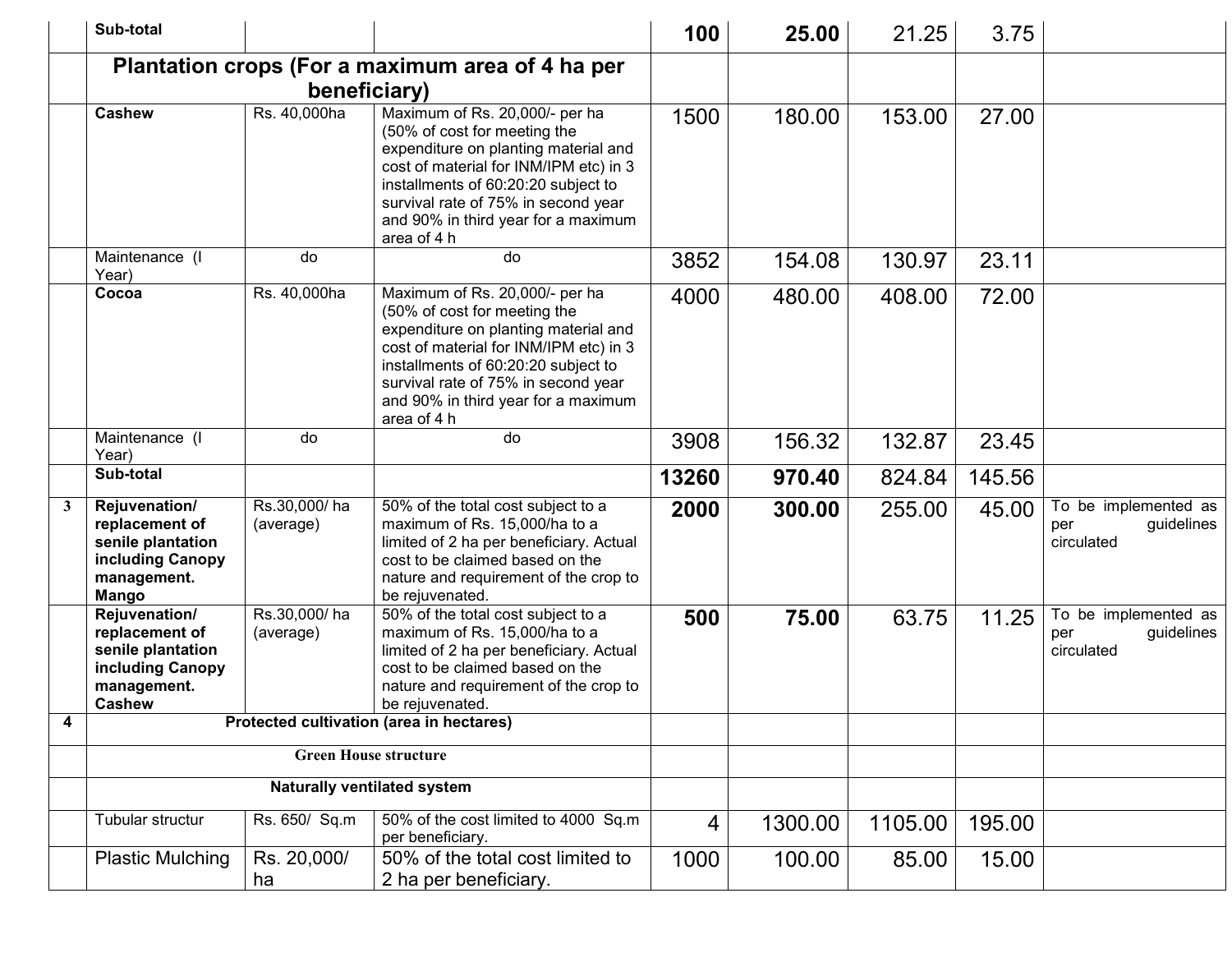|                |                                                                                                                                                        | <b>Shade Net House</b>                             |                                                                                                                                                                                                                                                                                   |       |         |         |        |                                                                                                                             |
|----------------|--------------------------------------------------------------------------------------------------------------------------------------------------------|----------------------------------------------------|-----------------------------------------------------------------------------------------------------------------------------------------------------------------------------------------------------------------------------------------------------------------------------------|-------|---------|---------|--------|-----------------------------------------------------------------------------------------------------------------------------|
|                | Tubular structure                                                                                                                                      | Rs. 600/<br>Sq.m                                   | 50% of cost limited to 4000<br>Sq.m per beneficiary.                                                                                                                                                                                                                              | 1.00  | 300.00  | 255.00  | 45.00  |                                                                                                                             |
|                | Cost of<br>planting<br>material of<br>high value<br>vegetables<br>grown in poly<br>house                                                               | Rs.105/<br>Sq.m                                    | 50% of cost limited to 500<br>Sq.m per beneficiary.                                                                                                                                                                                                                               | 43000 | 22.58   | 19.19   | 3.39   |                                                                                                                             |
|                | <b>Cost of planting</b><br>material of<br>flowers for poly<br>house                                                                                    | Rs.500/ Sq.m                                       | 50% of cost limited to 500 Sq.m per<br>beneficiary                                                                                                                                                                                                                                | 11    | 275.00  | 233.75  | 41.25  |                                                                                                                             |
|                | Sub-total                                                                                                                                              |                                                    |                                                                                                                                                                                                                                                                                   | 44016 | 1997.58 | 1697.94 | 299.64 |                                                                                                                             |
| $\overline{5}$ |                                                                                                                                                        | <b>Organic Farming</b>                             |                                                                                                                                                                                                                                                                                   |       |         |         |        |                                                                                                                             |
|                | Adoption of Organic<br>Farming.                                                                                                                        | Rs. 20,000/ha                                      | 50% of cost limited to Rs.10000/ha<br>for a maximum area of 4 ha. per<br>beneficiary, spread over a period of 3<br>years involving an assistance of<br>Rs.4000/- in first year and Rs.3000/-<br>each in second & third year. The<br>programme to be linked with<br>certification. | 1000  | 40.00   | 34.00   | 6.00   | Project to be submitted                                                                                                     |
|                | Organic<br>Certification                                                                                                                               | Project based                                      | Rs. 5 lakh for a cluster of 50 ha which<br>will include Rs.1.50 lakh in first year,<br>Rs. 1.50 lakh in second year and Rs.<br>2.00 lakh in third year.                                                                                                                           | 20.00 | 30.00   | 25.50   | 4.50   | Project to be submitted                                                                                                     |
|                |                                                                                                                                                        |                                                    | Vermi compost Units /organic input production unit                                                                                                                                                                                                                                |       |         |         |        |                                                                                                                             |
|                | 50% of cost<br>conforming for<br>permanent structure<br>to the size of unit of<br>30'x8'x2.5'<br>dimension to be<br>administered on<br>pro-rata basis. | Rs. 60,000/ unit<br>for permanent<br>structure and | 50% of cost conforming to the size of<br>the unit of 30'x8'x2.5' dimension of<br>permanent structure to be<br>administered on pro-rata basis.                                                                                                                                     | 50    | 15.00   | 12.75   | 2.25   |                                                                                                                             |
|                | 50% of cost<br>conforming for<br>HDPE Vermibed to<br>the size of 96 cft<br>$(12'x4'x2')$ to be<br>administered on<br>pro-rata basis.                   | Rs. 10,000 / unit<br>for HDPE<br>Vermibed          | HDPE Vermibed, 50% of cost<br>conforming to the size of 96 cft<br>(12'x4'x2') to be administered on pro-<br>rata basis.                                                                                                                                                           | 200   | 10.00   | 8.50    | 1.50   | Designs para meter of<br><b>HDPE</b><br>beds<br>will<br><b>BIS</b><br>conformer<br>to<br>$($ IS<br>standards<br>15907:2010) |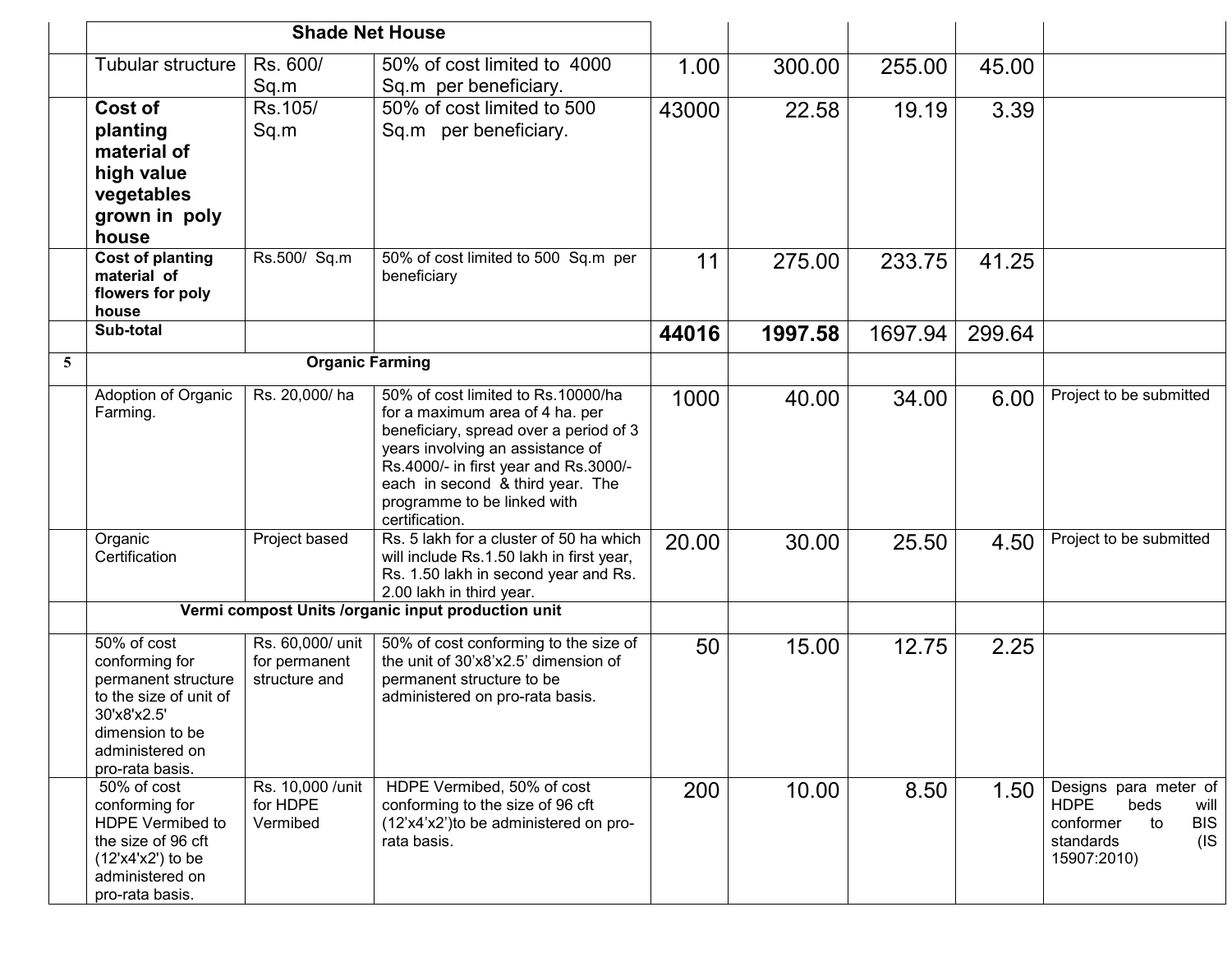|                | Sub-total                                                                                                                                            |                                                    |                                                                                                 |      | 95.00  | 80.75 | 14.25 |                                           |
|----------------|------------------------------------------------------------------------------------------------------------------------------------------------------|----------------------------------------------------|-------------------------------------------------------------------------------------------------|------|--------|-------|-------|-------------------------------------------|
| 6              |                                                                                                                                                      |                                                    | Pollination support through beekeeping                                                          |      |        |       |       |                                           |
|                | Honey bee colonies                                                                                                                                   | Rs. 1400/<br>colony of 4<br>frames                 | 50% of cost limited to 50 colonies /<br>beneficiary.                                            | 670  | 4.69   | 3.99  | 0.70  |                                           |
|                | <b>Hives</b>                                                                                                                                         | Rs. 1600/ hive                                     | 50% of cost limited to 50 colonies /<br>beneficiary.                                            | 670  | 5.36   | 4.56  | 0.80  |                                           |
|                | Sub-total                                                                                                                                            |                                                    |                                                                                                 |      | 10.05  | 8.54  | 1.51  |                                           |
| $\overline{7}$ |                                                                                                                                                      | <b>Horticulture Mechanization</b>                  |                                                                                                 |      |        |       |       |                                           |
|                | Power operated<br>machines/tools<br>including Power<br>Saw and Plant<br>Protection<br>equipments etc.                                                | Rs.35,000/- per<br>set                             | 50% of cost limited to one set per<br>beneficiary.                                              | 332  | 58.10  | 49.39 | 8.72  | List of Beneficiaries to<br>be furnished. |
|                | <b>Power Machines</b><br>(upto 20 BHP) with<br>rotavator /<br>equipment                                                                              | Rs.1,20,000/-<br>per set                           | 50% of cost limited to one set per<br>beneficiary.                                              | 20   | 12.00  | 10.20 | 1.80  | List of Beneficiaries to<br>be furnished. |
|                | Power machines<br>(20 HP & above<br>including<br>accessories<br>/equipments                                                                          | Rs. 3,00,000/-<br>per set                          | 50% of cost limited to one set per<br>beneficiary.                                              | 20   | 30.00  | 25.50 | 4.50  | List of Beneficiaries to<br>be furnished. |
|                | Sub-total                                                                                                                                            |                                                    |                                                                                                 |      | 100.10 | 85.09 | 15.02 |                                           |
|                | <b>Technology</b><br><b>Dissemination</b><br>through<br>demonstration/<br><b>Front Line</b><br><b>Demonstration</b><br>(FLD) Public<br><b>Sector</b> | Rs. 25.00 lakh                                     | 75 % of cost in farmers field and<br>100% of cost in farms belonging to<br><b>Public Sector</b> | 4    | 100.00 | 85.00 | 15.00 | Project to be submitted                   |
| 8              |                                                                                                                                                      |                                                    | Human Resource Development (HRD)                                                                |      |        |       |       |                                           |
|                | <b>Training of</b><br>farmers                                                                                                                        |                                                    |                                                                                                 |      |        |       |       |                                           |
|                | Within the District (5<br>days)                                                                                                                      | Rs.400/day per<br>farmer<br>excluding<br>transport | 100% of the cost.                                                                               | 5000 | 100.00 | 85.00 | 15.00 |                                           |
|                | <b>Exposure visit of</b><br>farmers                                                                                                                  |                                                    |                                                                                                 |      |        |       |       |                                           |
|                | Within the State (5<br>days)                                                                                                                         | Rs. 300/day per<br>farmer                          | 100% of the cost.                                                                               | 500  | 7.50   | 6.38  | 1.13  |                                           |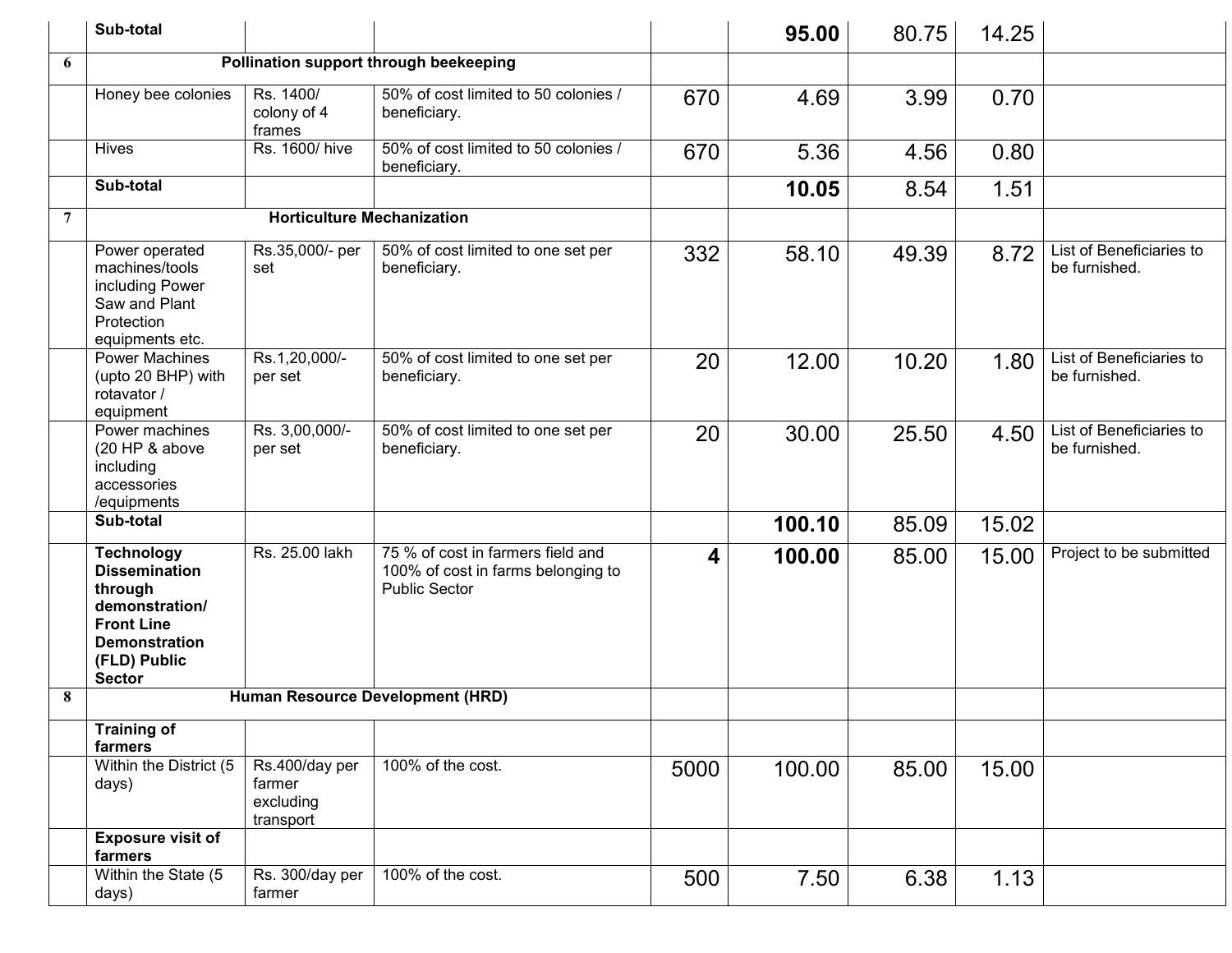|    |                                                                                           | excluding<br>transport                                           |                                                                                                                                                                  |                |         |         |        |                                                                                                                                                               |
|----|-------------------------------------------------------------------------------------------|------------------------------------------------------------------|------------------------------------------------------------------------------------------------------------------------------------------------------------------|----------------|---------|---------|--------|---------------------------------------------------------------------------------------------------------------------------------------------------------------|
|    | Outside the State (5<br>days)                                                             | Rs. 600/day per<br>farmer<br>excluding<br>transport              | 100% of the cost.                                                                                                                                                |                | 0.00    | 0.00    | 0.00   |                                                                                                                                                               |
|    |                                                                                           |                                                                  | Training / study tour of technical staff/ field functionaries                                                                                                    |                |         |         |        |                                                                                                                                                               |
|    | Within the State (2<br>days)                                                              | Rs.200/day per<br>participant plus<br>TA/DA, as<br>admissible    | 100% of the cost.                                                                                                                                                | 2000           | 8.00    | 6.80    | 1.20   |                                                                                                                                                               |
|    | Study tour to<br>progressive States<br>(group of minimum<br>5 participants) for 7<br>days | Rs.650.00/day<br>per participant<br>plus TA/DA, as<br>admissible | 100% of the cost.                                                                                                                                                | 600            | 27.30   | 23.21   | 4.10   |                                                                                                                                                               |
|    | Outside India                                                                             | Rs. 5.00 lakh /<br>participant                                   | 100% of the cost on actual basis.                                                                                                                                | 30             | 150.00  | 127.50  | 22.50  | Project to be submitted                                                                                                                                       |
|    | Sub-total                                                                                 |                                                                  |                                                                                                                                                                  |                | 292.80  | 248.88  | 43.92  |                                                                                                                                                               |
| 9  |                                                                                           |                                                                  | <b>INTEGRATED POST HARVEST MANAGEMENT</b>                                                                                                                        |                |         |         |        |                                                                                                                                                               |
|    | Pack house                                                                                | Rs. 3.00 Lakh/<br>per unit with<br>size of 9Mx6M                 | 50% of the capital cost.                                                                                                                                         | 20             | 30.00   | 25.50   | 4.50   | <b>SLEC</b><br><b>Minutes</b><br>of<br>meeting to be submitted<br>along with details of<br>beneficiaries, location,<br>etc to facilitate release<br>of funds. |
|    | Pre-cooling unit                                                                          | Rs.15.00 lakh<br>for 6 MT<br>capacity                            | Credit linked back-ended subsidy @<br>40% of the cost of project in general<br>areas and 55% in case Hilly &<br>Scheduled areas for individual<br>entrepreneurs. | $\overline{2}$ | 12.00   | 10.20   | 1.80   | Project to be submitted                                                                                                                                       |
|    | Refer vans/<br>containers                                                                 | Rs. 24.00 lakh/<br>unit for 6 MT<br>capacity                     | Credit linked back-ended subsidy<br>@40% of the cost of project in<br>General areas.                                                                             | 2              | 19.20   | 16.32   | 2.88   | Project to be submitted                                                                                                                                       |
|    | Sub-total                                                                                 |                                                                  |                                                                                                                                                                  |                | 61.20   | 52.02   | 9.18   |                                                                                                                                                               |
| 10 |                                                                                           | <b>HORTICULTURAL PRODUCE</b>                                     | ESTABLISHMENT OF MARKETING INFRASTRUCTURE FOR                                                                                                                    |                |         |         |        |                                                                                                                                                               |
|    | Other projects (TMC<br>Perundurai, ERD<br>Dist)                                           |                                                                  |                                                                                                                                                                  | 1              | 1450.00 | 1232.50 | 217.50 | <b>SLEC</b><br><b>Minutes</b><br>of<br>meeting to be submitted<br>along with details of<br>beneficiaries, location,<br>etc to facilitate release<br>of funds. |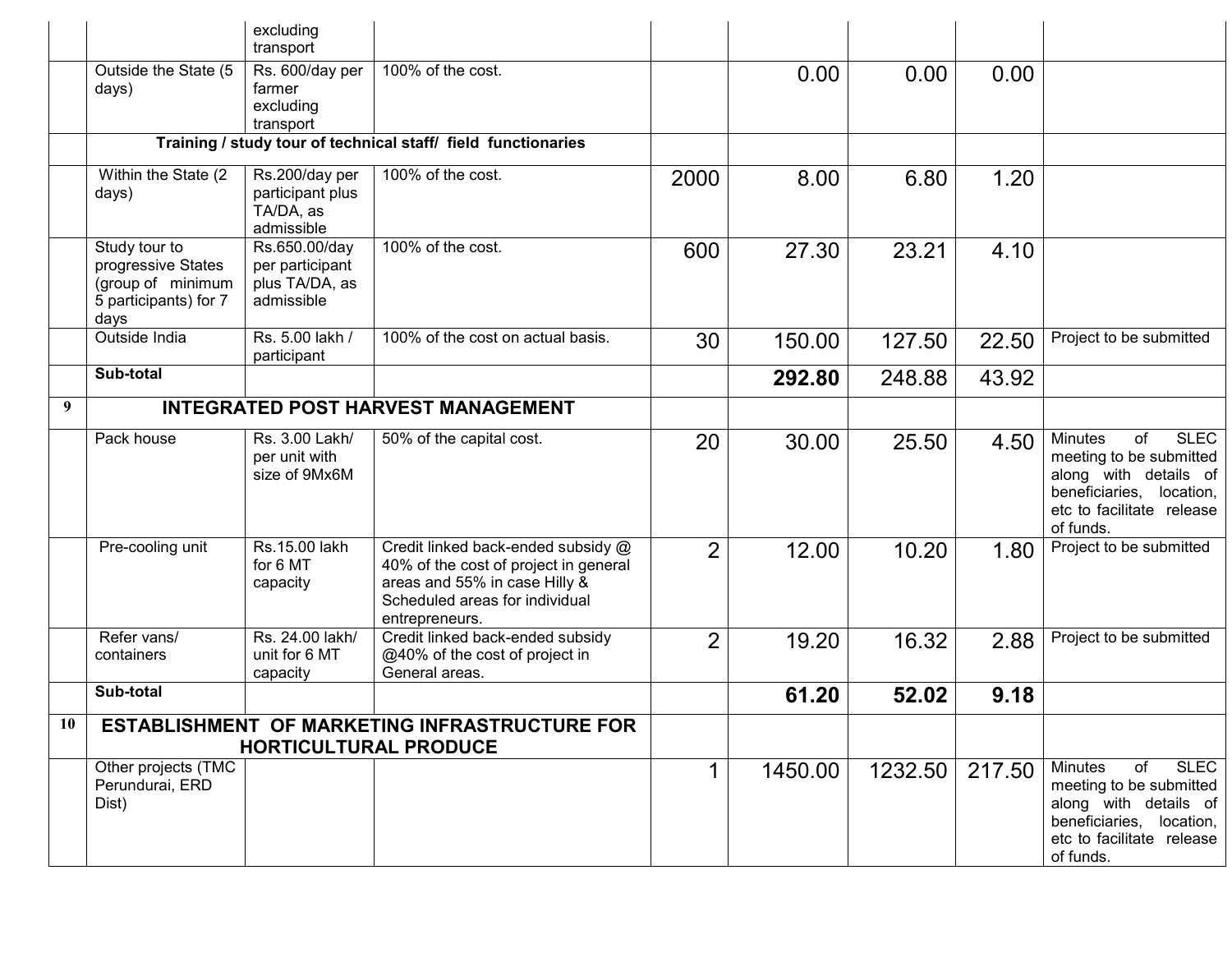| 11 | Special<br>Interventions                                                                                                                                                 |                                                                                                                                                       |                                                                                   | 10          | 50.00     | 42.50    | 7.50        | <b>SLEC</b><br><b>Minutes</b><br>of<br>meeting to be submitted<br>along with details of<br>beneficiaries, location,<br>etc to facilitate release<br>of funds. |
|----|--------------------------------------------------------------------------------------------------------------------------------------------------------------------------|-------------------------------------------------------------------------------------------------------------------------------------------------------|-----------------------------------------------------------------------------------|-------------|-----------|----------|-------------|---------------------------------------------------------------------------------------------------------------------------------------------------------------|
|    | Sub-total                                                                                                                                                                |                                                                                                                                                       |                                                                                   |             | 1500.00   | 1275.00  | 225.00      |                                                                                                                                                               |
| 12 |                                                                                                                                                                          | <b>Mission Management</b>                                                                                                                             |                                                                                   |             |           |          |             |                                                                                                                                                               |
|    | State & Districts<br>Mission Offices and<br>implementing<br>agencies for<br>administrative<br>expenses, project,<br>preparation,<br>computerization,<br>contingency etc. | 5% of total<br>annual<br>expenditure on<br>the basis of<br>appraised<br>needs to State<br>Horticulture<br>Mission (SHM) /<br>implementing<br>Agencies | 100%assistance.                                                                   |             | 689.47    | 586.05   | 103.42      | Fund to be utilized $@$<br>5% of actual<br>Expenditure incurred by<br>the SHM.                                                                                |
|    |                                                                                                                                                                          |                                                                                                                                                       | Seminars, conferences, workshops, exhibitions, Kisan Mela,                        |             |           |          |             |                                                                                                                                                               |
|    | State level                                                                                                                                                              | Rs. 3.00 lakh                                                                                                                                         | horticulture shows, honey festivals etc.                                          |             |           |          |             | <b>SLEC</b>                                                                                                                                                   |
|    |                                                                                                                                                                          | /event                                                                                                                                                | 100% assistance subject to a<br>maximum of Rs.3.00 lakh per event<br>of two days. | 10          | 30.00     | 25.50    | 4.50        | <b>Minutes</b><br>of<br>meeting to be submitted<br>along with details of<br>beneficiaries, location,<br>etc to facilitate release<br>of funds.                |
|    | <b>District level</b>                                                                                                                                                    | Rs. 2.00 lakh<br>/event                                                                                                                               | 100% assistance subject to a<br>maximum of Rs.2.00 lakh per event<br>of two days. | 15          | 30.00     | 25.50    | 4.50        | do                                                                                                                                                            |
|    | Sub-total                                                                                                                                                                |                                                                                                                                                       |                                                                                   |             | 749.47    | 637.05   | 112.42      |                                                                                                                                                               |
|    |                                                                                                                                                                          | <b>Total</b>                                                                                                                                          |                                                                                   |             | 14163.970 | 12039.37 | 2124.6<br>0 |                                                                                                                                                               |
|    | <b>High density</b><br>planting (Project<br>Mode)                                                                                                                        |                                                                                                                                                       |                                                                                   |             |           |          |             |                                                                                                                                                               |
|    | Mango 2yr                                                                                                                                                                |                                                                                                                                                       |                                                                                   | 2053        | 151.92    | 129.13   | 22.79       | Project to be submitted                                                                                                                                       |
|    | Cashew 2 yr                                                                                                                                                              |                                                                                                                                                       |                                                                                   | 940         | 61.76     | 52.49    | 9.26        | Project to be submitted                                                                                                                                       |
|    |                                                                                                                                                                          |                                                                                                                                                       | <b>SLEC Approved Projects 2010-11</b>                                             |             |           |          |             |                                                                                                                                                               |
|    | <b>Flower Market</b><br>Kavalkinaru -<br><b>Public</b>                                                                                                                   |                                                                                                                                                       |                                                                                   | $\mathbf 1$ | 40.850    | 34.72    | 6.13        | Project to be submitted                                                                                                                                       |
|    | Private                                                                                                                                                                  |                                                                                                                                                       |                                                                                   |             |           |          |             |                                                                                                                                                               |